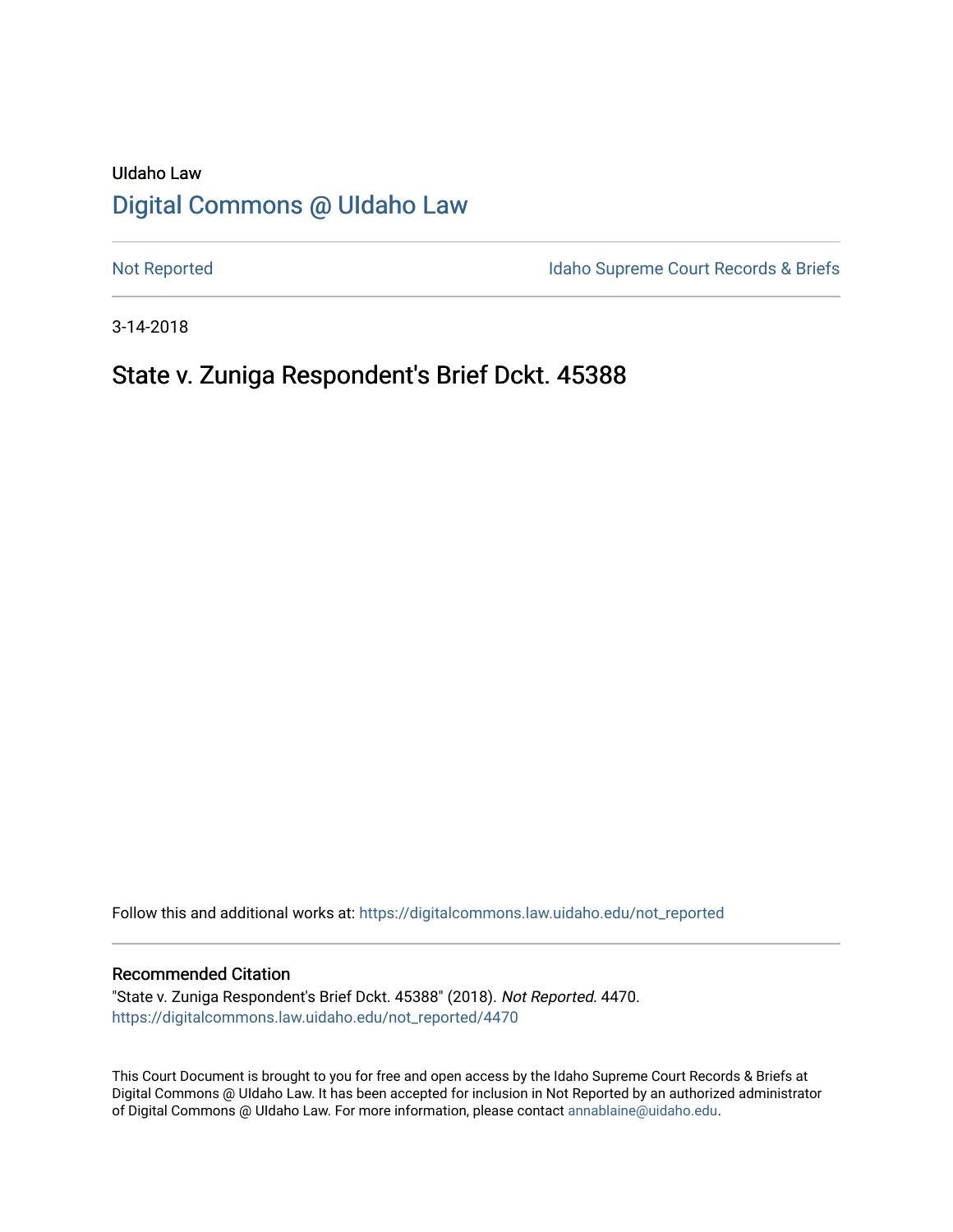#### **IN THE SUPREME COURT OF THE STATE OF IDAHO**

**)**

**)**

**) ) ) ) ) )**

| <b>STATE OF IDAHO,</b>       |
|------------------------------|
| <b>Plaintiff-Respondent,</b> |
| v.                           |
| <b>JESUS MANUEL ZUNIGA,</b>  |
| Defendant-Appellant.         |

**) No. 45388** 

**) Canyon County Case No. CR-2014-21060** 

## **BRIEF OF RESPONDENT** \_\_\_\_\_\_\_\_\_\_\_\_\_\_\_\_\_\_\_\_\_\_\_\_

\_\_\_\_\_\_\_\_\_\_\_\_\_\_\_\_\_\_\_\_\_\_\_\_

## **APPEAL FROM THE DISTRICT COURT OF THE THIRD JUDICIAL DISTRICT OF THE STATE OF IDAHO, IN AND FOR THE COUNTY OF CANYON**

\_\_\_\_\_\_\_\_\_\_\_\_\_\_\_\_\_\_\_\_\_\_\_\_

## **HONORABLE GENE A. PETTY District Judge**

\_\_\_\_\_\_\_\_\_\_\_\_\_\_\_\_\_\_\_\_\_\_\_\_

**LAWRENCE G. WASDEN Attorney General State of Idaho**

**PAUL R. PANTHER Deputy Attorney General Chief, Criminal Law Division**

**RUSSELL J. SPENCER Deputy Attorney General Criminal Law Division P. O. Box 83720 Boise, Idaho 83720-0010 (208) 334-4534** 

**ATTORNEYS FOR PLAINTIFF-RESPONDENT** **MAYA P. WALDRON Deputy State Appellate Public Defender 322 E. Front St., Ste. 570 Boise, Idaho 83702 (208) 334-2712** 

**ATTORNEY FOR DEFENDANT-APPELLANT**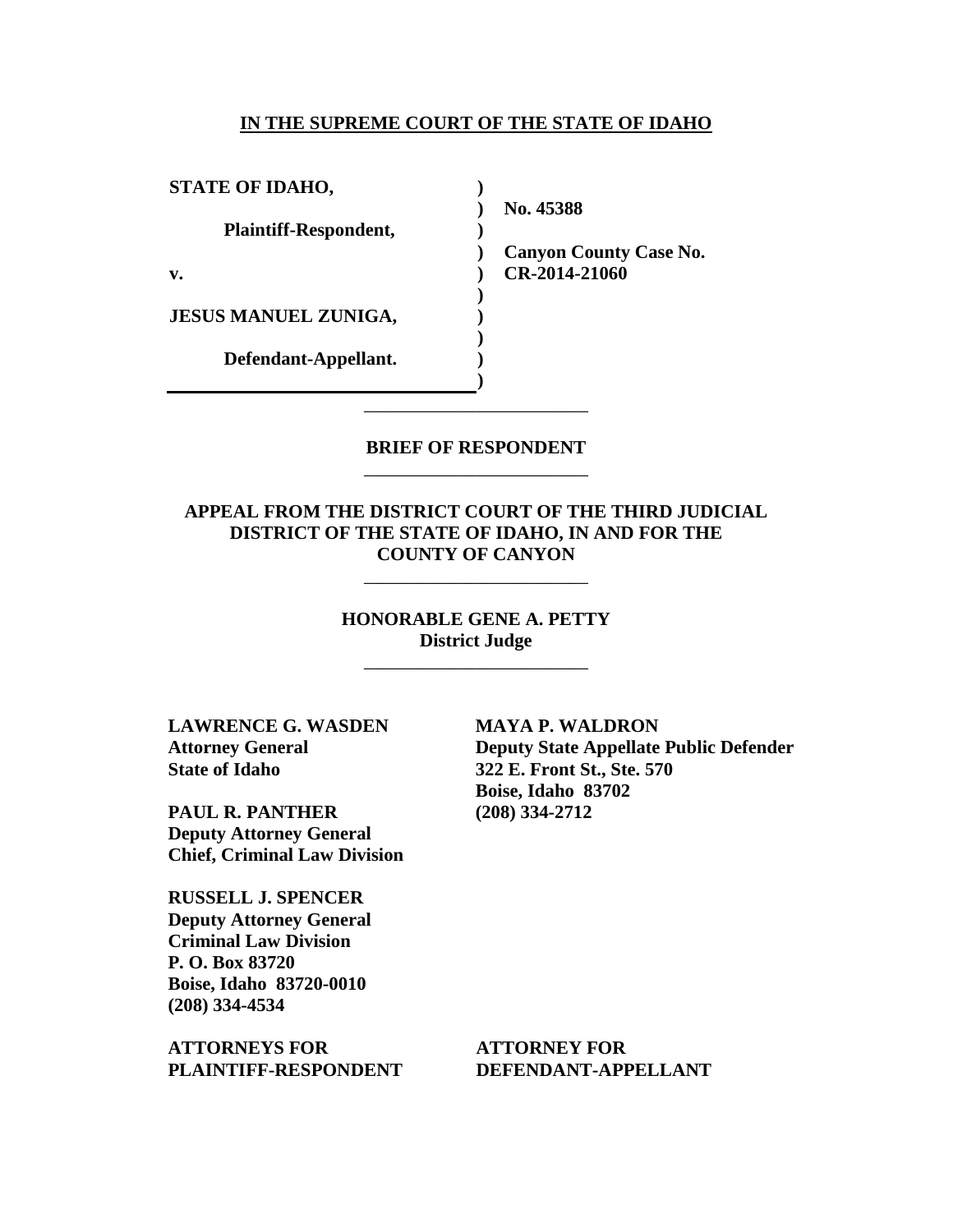# **TABLE OF CONTENTS**

|                 | Zuniga Has Failed To Show That The District Court Abused |  |
|-----------------|----------------------------------------------------------|--|
| A.              |                                                          |  |
| <b>B.</b>       |                                                          |  |
| $\mathcal{C}$ . | The District Court Properly Denied Zuniga's Motion       |  |
|                 |                                                          |  |
|                 |                                                          |  |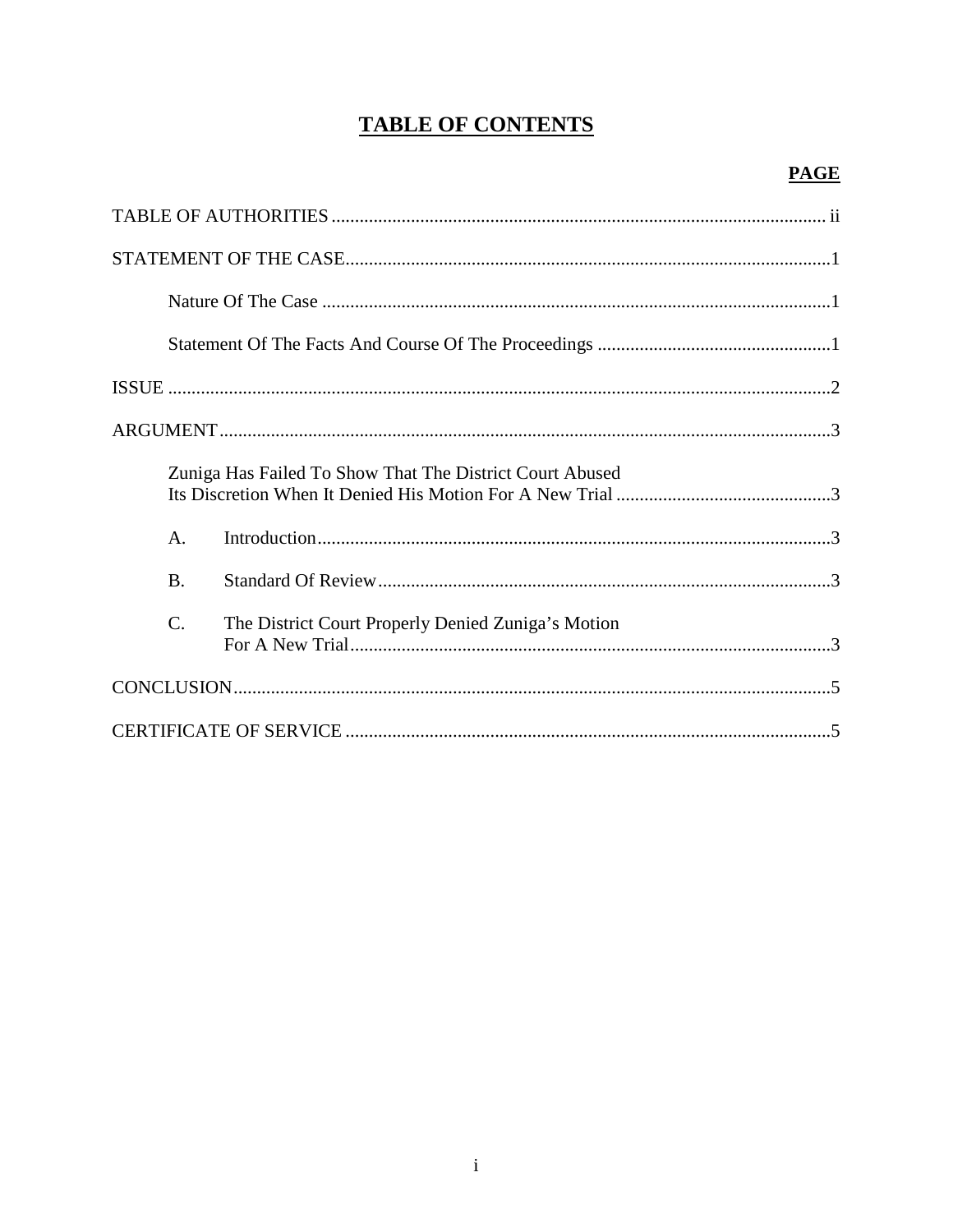# **TABLE OF AUTHORITIES**

| <b>CASES</b>                               | <b>PAGE</b> |
|--------------------------------------------|-------------|
|                                            |             |
|                                            |             |
|                                            |             |
|                                            |             |
| $C_{\rm I}$ and $C_{\rm I}$ in $C_{\rm I}$ |             |

# **STATUTES**

| <b>RULES</b> |  |
|--------------|--|
|              |  |
|              |  |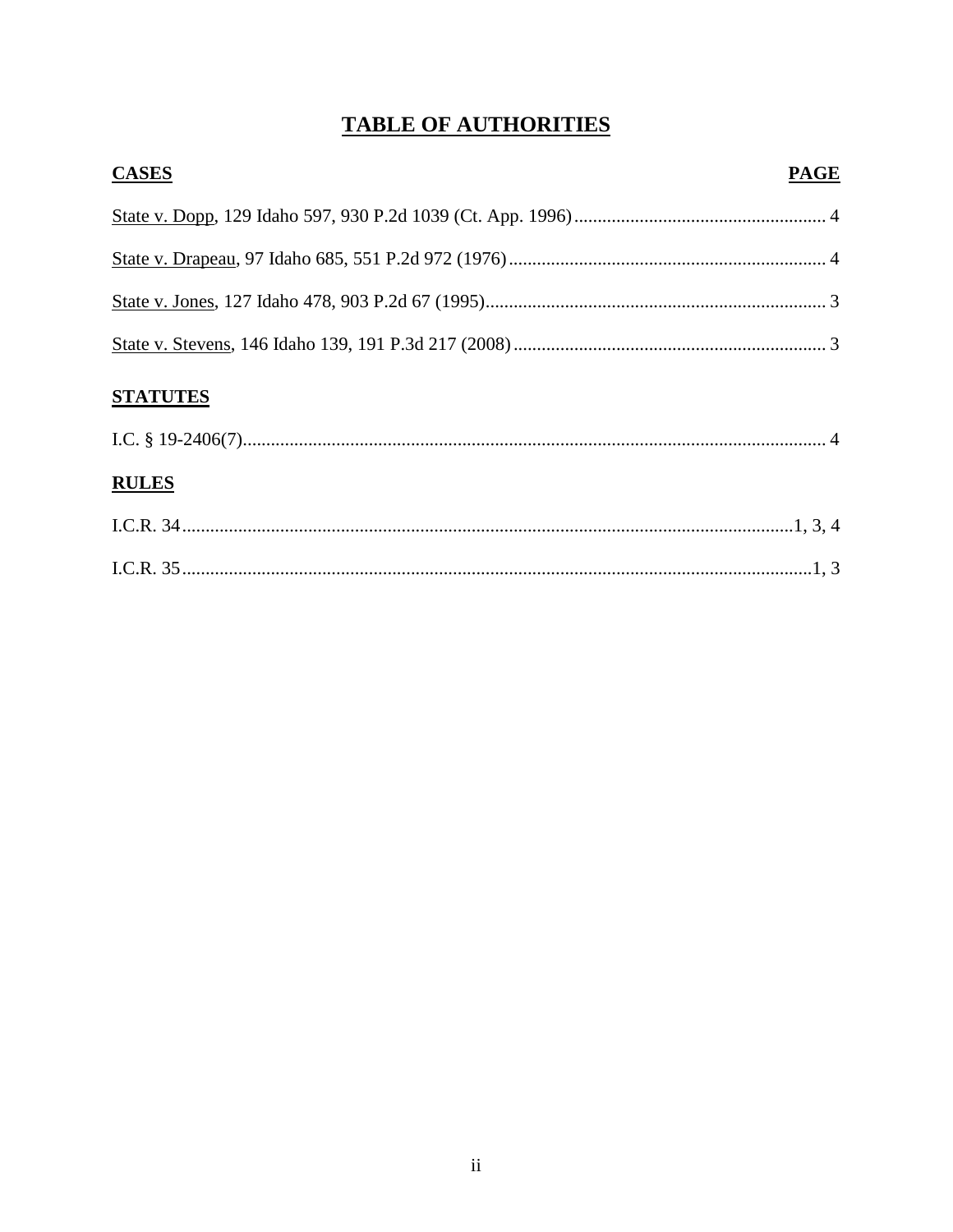#### STATEMENT OF THE CASE

#### Nature Of The Case

Jesus Manuel Zuniga appeals from the district court's order denying his motion for a new trial following his conviction for aggravated battery. On appeal, mindful that he was aware of his whereabouts when he committed the crime, Zuniga nevertheless contends that the district court abused its discretion when it rejected as newly discovered evidence affidavits confirming that his residence was in Texas at the time of the crime.

#### Statement Of The Facts And Course Of The Proceedings

Following a jury trial, Zuniga was found guilty of aggravated battery for stabbing his victim on or about March 2, 2013. (See R., pp.38-39, 91, 135.) The district court entered judgment against Zuniga and sentenced him to a unified term of fifteen years with ten years fixed. (R., pp.135-36.)

Zuniga filed, *pro se*, what he styled a Rule 35 motion to correct an illegal sentence, based on allegedly newly discovered evidence that, he asserted, supported his claim of innocence. (R., pp.146-62, 168-72.) The district court appointed counsel (R., p.181) who, in a supplemental filing, requested that the court consider Zuniga's *pro se* motion as a Rule 34 motion for new trial based on newly discovered evidence (R., p.202). The district court considered Zuniga's motion as both a Rule 35 motion to correct an illegal sentence and a Rule 34 motion for new trial based on newly discovered evidence, and denied both motions. (R., pp.209-18.) Zuniga filed a timely notice of appeal. (R., pp.220-22.)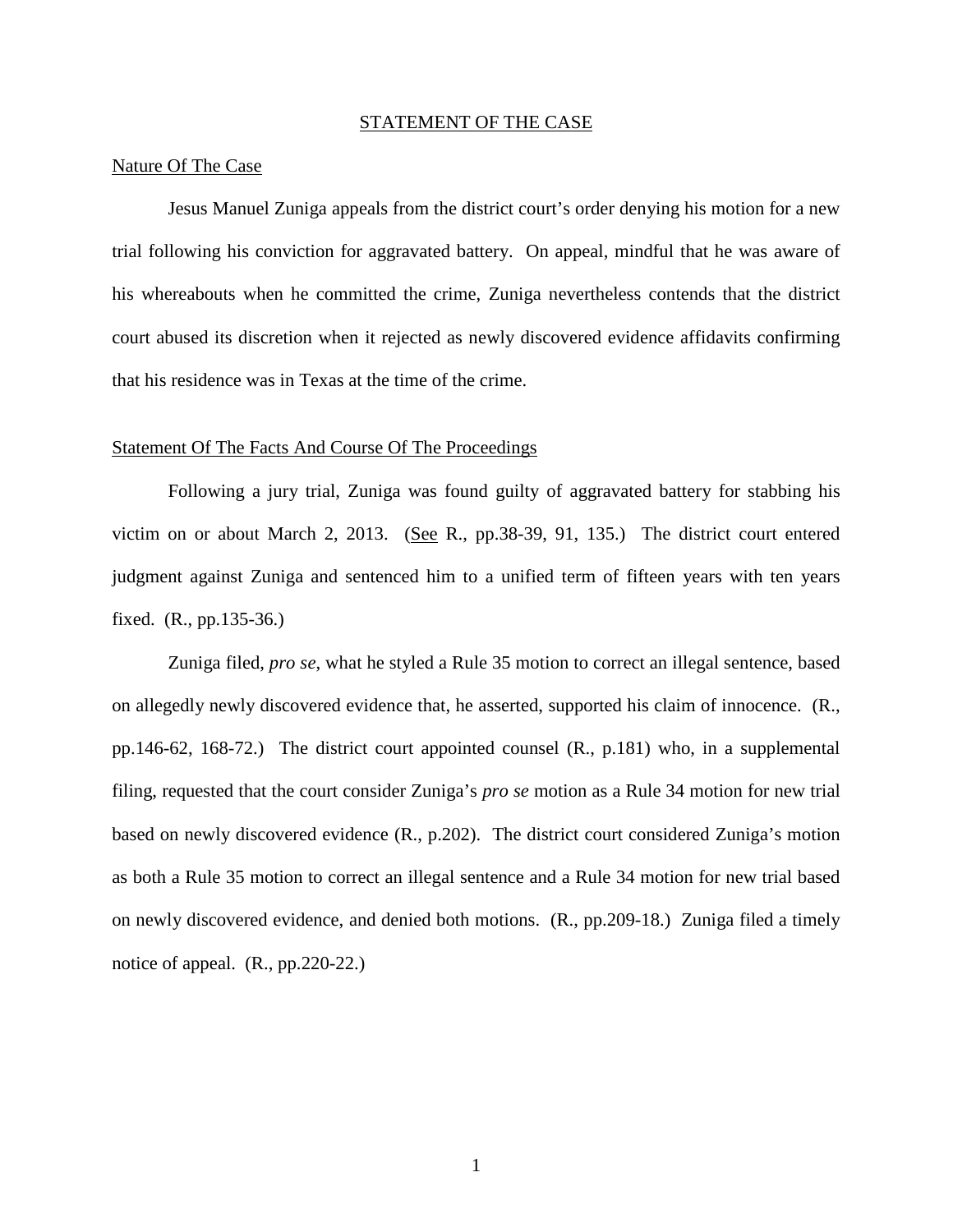# ISSUE

Zuniga states the issue on appeal as:

Did the district court abuse its discretion by denying Mr. Zuniga's motion for a new trial?

(Appellant's brief, p.3.)

The state rephrases the issue as:

Has Zuniga failed to show that the district court abused its discretion when it denied his motion for a new trial?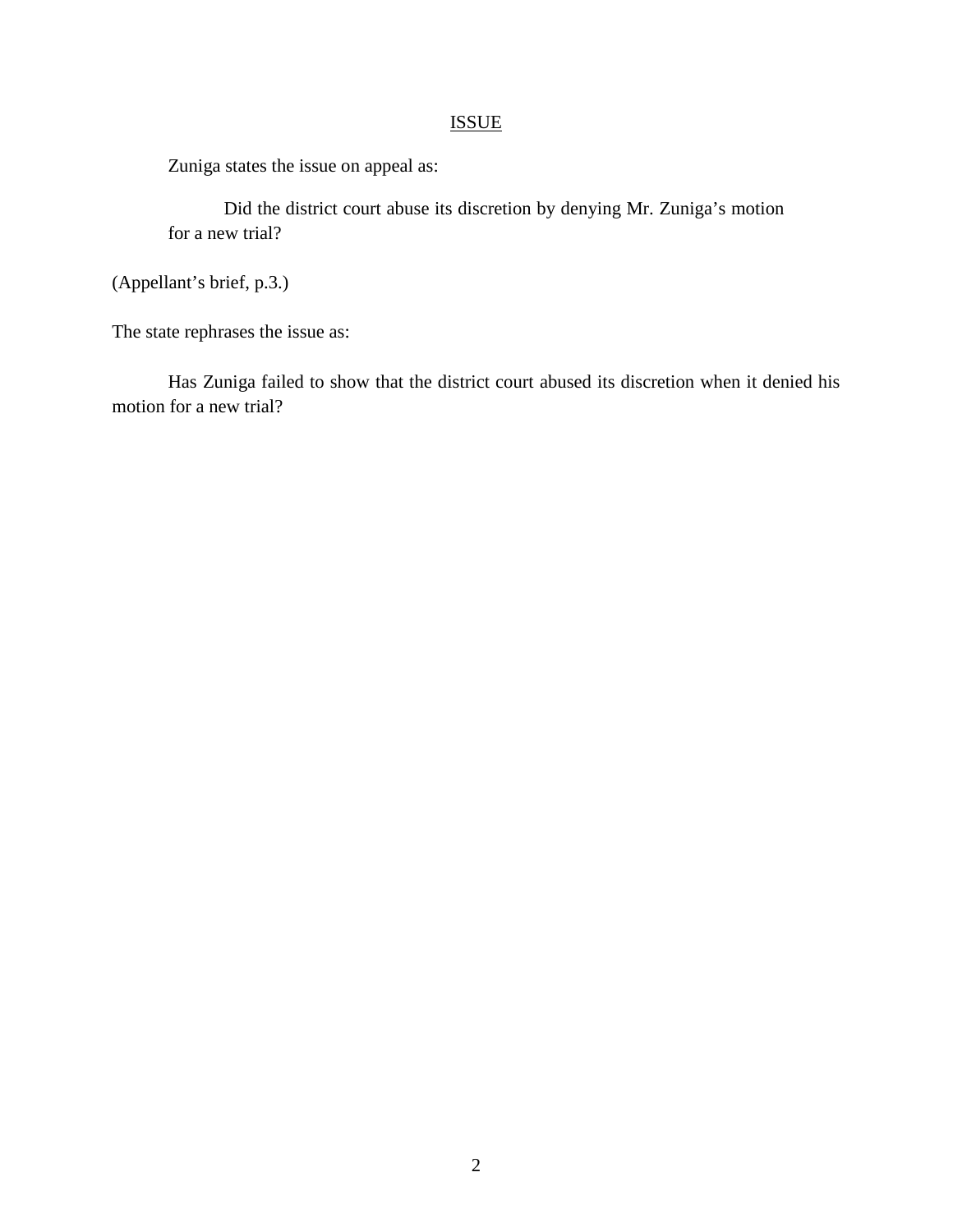#### ARGUMENT

## Zuniga Has Failed To Show That The District Court Abused Its Discretion When It Denied His Motion For A New Trial

#### A. Introduction

Below, Zuniga filed a *pro se* Rule 35 motion to correct an illegal sentence that, after the appointment of counsel, appointed counsel asked the district court to consider as a Rule 34 motion for a new trial based on newly discovered evidence. (See R., pp.146-62, 202.) The district court denied the motion, both as a Rule 35 motion and as a Rule 34 motion. (R., pp.209- 18.) On appeal, "[m]indful that [he] was aware of his whereabouts on the day of the crime," Zuniga challenges the district court's denial of his motion for a new trial based on newly discovered evidence. (Appellant's brief, pp.1, 4.) Application of the correct legal standards shows no abuse of the district court's discretion. The district court should be affirmed.

### B. Standard Of Review

Granting or denying a motion for a new trial is within the district court's discretion and will not be disturbed on appeal unless that discretion is abused. State v. Jones, 127 Idaho 478, 481, 903 P.2d 67, 70 (1995).

## C. The District Court Properly Denied Zuniga's Motion For A New Trial

"Motions for a new trial based on newly discovered evidence are disfavored and should be granted with caution, reflecting the importance accorded to considerations of repose, regularity of decision making, and conservation of scarce judicial resources." State v. Stevens, 146 Idaho 139, 144, 191 P.3d 217, 222 (2008) (internal quotations and citations omitted). The Idaho Supreme Court has explained that, "after a man has had his day in court, and has been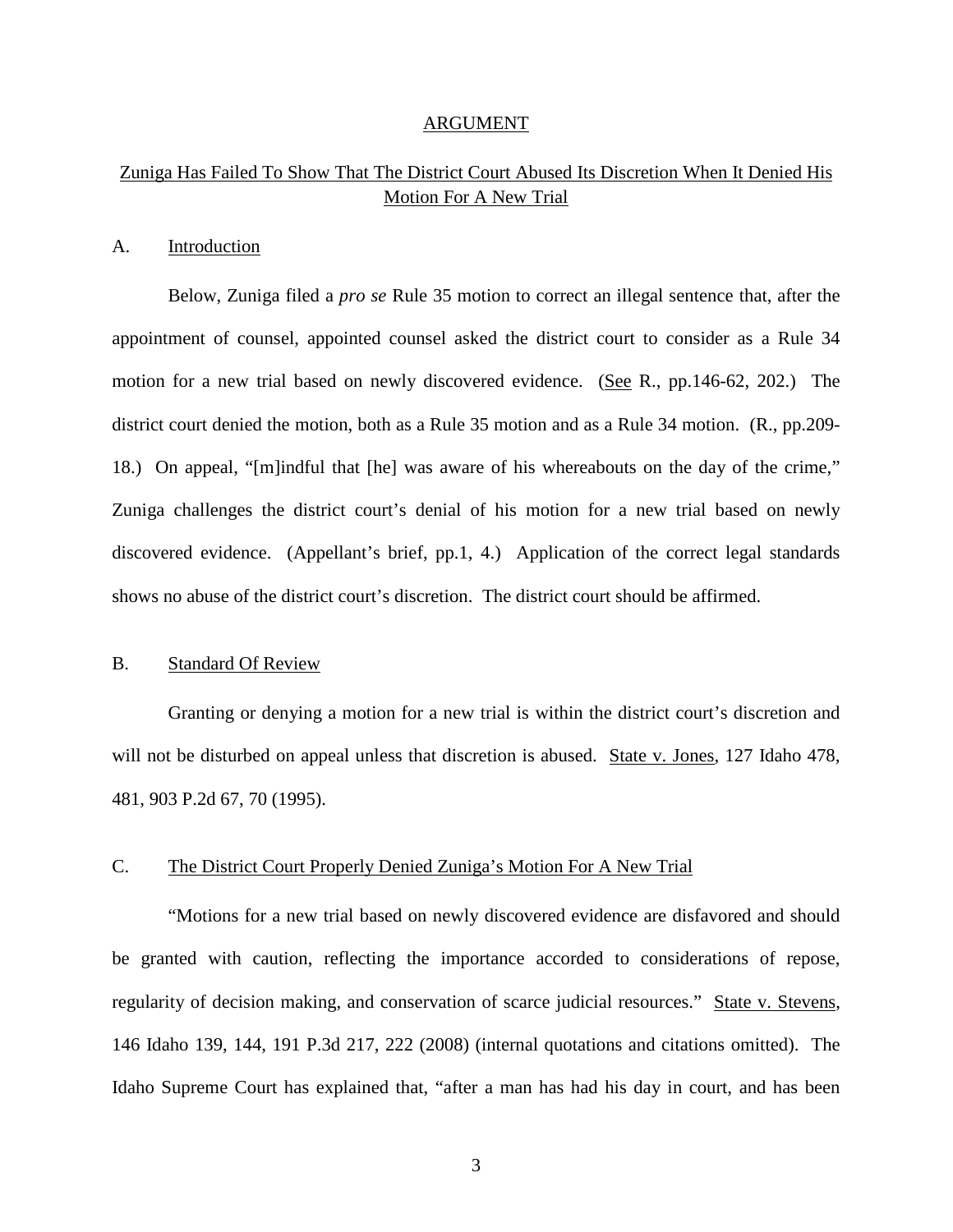fairly tried, there is a proper reluctance to give him a second trial." State v. Drapeau, 97 Idaho 685, 691, 551 P.2d 972, 978 (1976) (citation omitted). Nevertheless, when certain conditions have been met, a new trial may be granted under Idaho Criminal Rule 34.

Idaho Code § 19-2406 provides the exclusive grounds for which a district court may grant a motion for a new trial. Among these grounds, a defendant may obtain a new trial "[w]hen new evidence is discovered material to the defendant, and which he could not with reasonable diligence have discovered and produced at the trial." I.C. § 19-2406(7). In Drapeau, the Idaho Supreme Court articulated a four-part test a defendant must satisfy in order to be entitled to a new trial based upon newly discovered evidence. That test requires a defendant to show that the evidence offered in support of his motion for a new trial: (1) is newly discovered and was unknown to the defendant at the time of trial; (2) is material, not merely cumulative or impeaching; (3) will probably produce an acquittal; and (4) failure to learn of the evidence was due to no lack of diligence on the part of the defendant. Drapeau, 97 Idaho at 691, 551 P.2d at 978. Zuniga bore the burden of showing that each of these criteria was satisfied. See State v. Dopp, 129 Idaho 597, 605, 930 P.2d 1039, 1047 (Ct. App. 1996).

Zuniga failed to satisfy any of the criteria of the Drapeau standard in order to support his motion for a new trial. Zuniga candidly acknowledges that he knew of his whereabouts at the time of the crime (Appellant's brief, p.4); his newly proffered evidence (affidavits confirming his residence at the time or the crime), as the district court correctly concluded, is therefore not "newly discovered" (see R., pp.216-17). Zuniga also recognizes that nothing in the affidavits gives him an explicit *alibi* for the time of the offense (Appellant's brief, p.4); the evidence is therefore immaterial and/or it probably would not produce an acquittal. The district court properly denied Zuniga's motion for a new trial and should be affirmed.